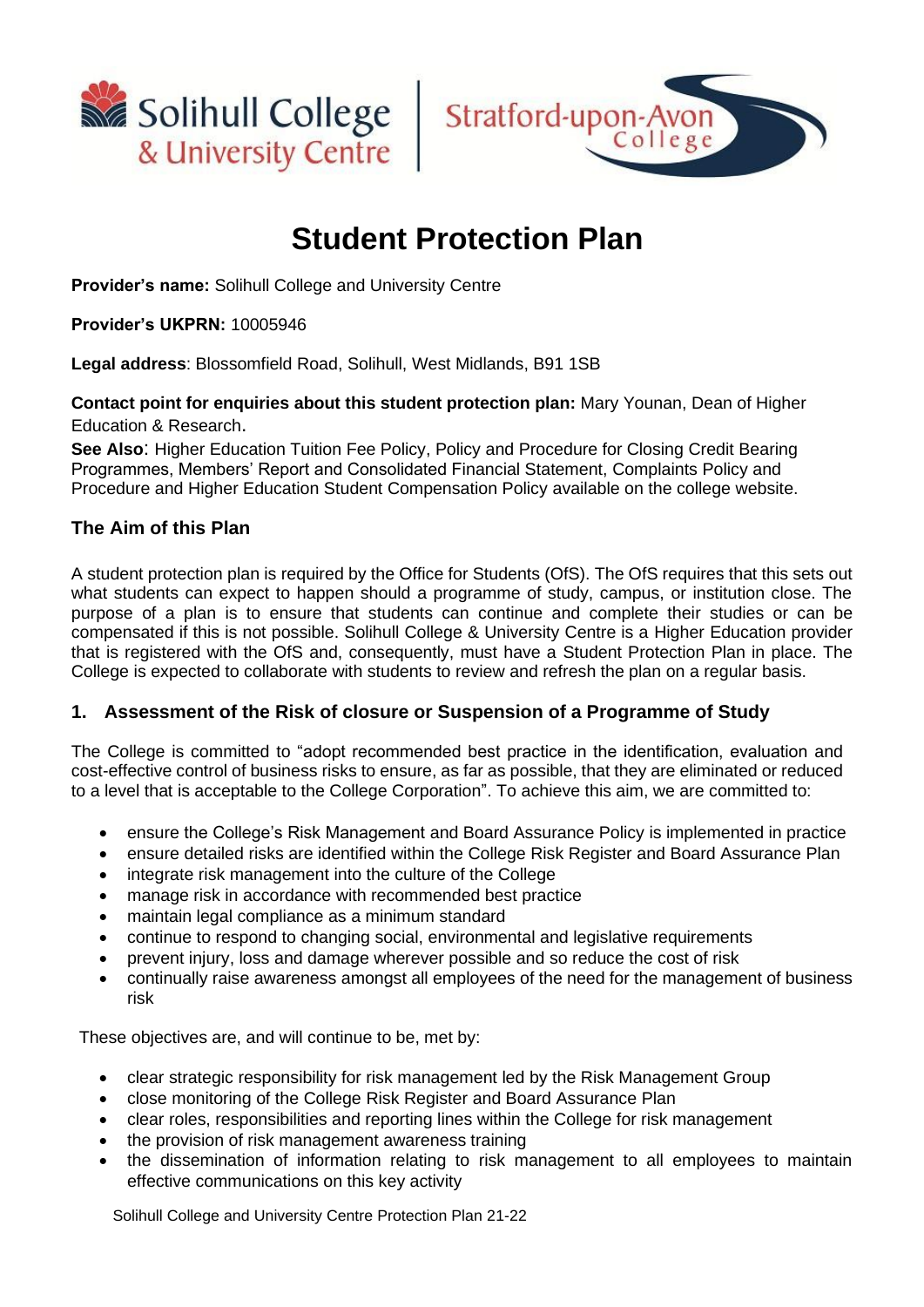- the development and maintenance of appropriate procedures and records to assist in the management of risk.
- the preparation of Business Impact Analysis Plans in those areas and activities that are deemed to be potentially high risk
- the inclusion of risk management in the College's Quality Strategy and Processes
- the inclusion of risk management in the College's Risk Register and Board Assurance Plan

The Risk Management and Board Assurance Policy and Strategy is reviewed annually.

The College has assessed the current and potential ongoing effects of the Covid-19 pandemic and has put in place a detailed plan to manage its operations, including its ability to deliver teaching, and supporting students as a result of the impact of the pandemic on their study and career. These measures will continue to be updated in accordance with government guidance received. Communication about teaching, learning and assessment are regularly updated on the College website and on the specific course pages through our Virtual Learning Environment. (VLE)

The audited annual statement reports on the financial health of the College are available on the College's website; it is highly unlikely that there is any significant risk to the operations of the College as a whole, with the diverse curriculum offering at many educational levels also helping to ensure that there is finance available to accommodate unforeseen short- or long-term changes to the requirements of the College's Higher Education provision.

# **2. Measures to Minimise Potential Risks**

The main mitigation of the risk of programmes becoming unsustainable in terms of student numbers, is a commitment to ensuring that all existing students on the programme continue to receive tuition of a consistent level and quality until they graduate (i.e. that the programme is only closed to new entrants, not to existing students).

Should the College seek to close a programme prior to all existing students completing that programme, this will only be approved if all affected students have agreed to that measure. In this situation, an offer of a place on a similar programme at the College or another training provider within the same geographical location will be made. Students may also be offered the possibility of continuing their studies through distance learning, where this can be implemented without any significant degradation in their learning experience.

# **2.1 Course Delivery Location**

Should it become necessary, for any reason however unlikely, that delivery is not possible at an agreed College campus at the time offer is made and accepted by learners; travel compensation will be provided. The nature of Solihull's curriculum offer is such that provision can (theoretically) be moved from one to another, with capacity accommodated by prioritising validated Higher Education over other courses. As a result, this is considered to be a low level of risk.

#### **2.2 Commitment to Students**

Students affected by a change to their expected delivery location, breaks in continuity of study, and enforced transfers to another provider are protected financially under the Higher Education Higher Education Student Compensation Policy.

#### **2.3Financial Viability of Courses**

The College continually monitors and reviews the number of potential applicants at regular points, and as a result, can monitor the financial viability of its HE courses. This is mitigated through substantial early planning of courses which ensures their continuation for both full and part-time. Any courses that are anticipated to be at risk, are identified early on to mitigate the effects on potential new students within the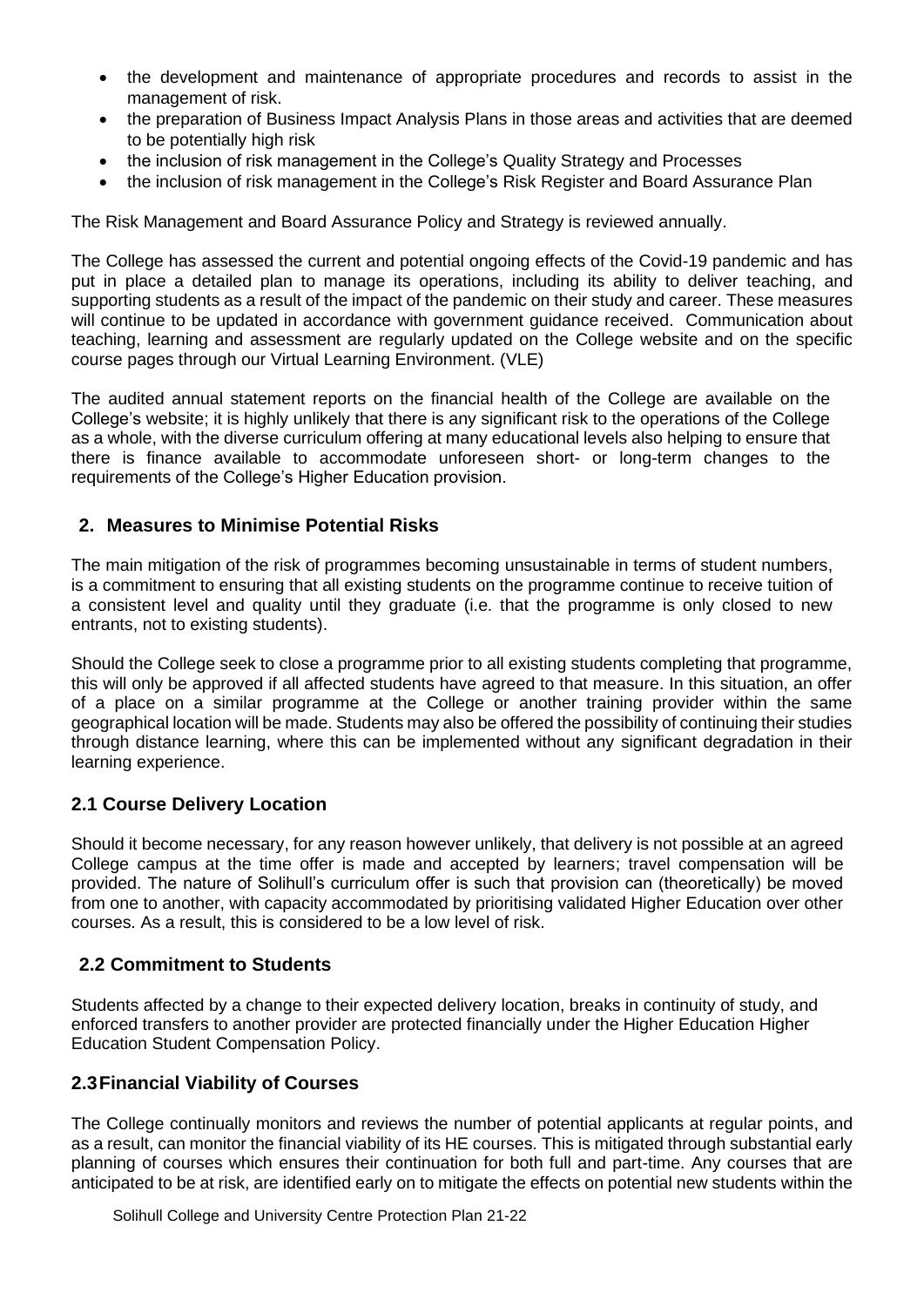application cycle.

If a course cannot run due to low numbers, applicants are offered alternative courses or support to research alternative providers within the United Kingdom. Where students are mid-way through a course that is then closed or has low continuers, this process also ensures they complete as part of our commitment to 'teach out'. Non-completion of delivery at module level is unlikely. The risk is mitigated by flexibility in staffing and in our ability to deliver from wider teams to ensure student completion. We can draw upon a pool of staff in the College and create further e-learning resources to ensure that delivery is always completed. As a result, this is considered to be a low level of risk. The College policy with regards to validated course closures is to always "teach out" to the expected completion date of all students enrolled at the time - any decision to terminate provision is made and is fully articulated in the Policy and Procedure for Closing Credit Bearing Programmes.

# **2.4 Teaching Staff**

If a key member(s) of teaching staff leaves the College, other suitably qualified and experienced staff will be utilised to provide temporary cover, until a new individual is appointed, or we can utilise the bank of flexible part time staff. Teaching cover and recruitment agencies can also provide teaching staff cover where it is not possible to source internally specifically in specialist subject areas.

In the most severe circumstances, course content can be accessed through the Student Intranet to ensure a course continues and students' learning is not adversely affected. Staff changes are inevitable and accepted as staff progress in their profession. This can particularly affect students from lower attainment backgrounds more profusely as they feel the impact of structural changes and instability more than their peers from higher socioeconomic backgrounds; this is considered to be a low level of risk.

#### **2.5 Building Closure or Unavailability**

Adverse weather or unexpected infrastructural issues could prevent opening of teaching rooms to students. The impact is mitigated by ensuring students are notified in advance of any disruption (text and on the website) and having access to e-learning resources where possible, or secure an alternative venue if deemed imperative to their learning. The risk rating of this occurring is extremely low.

#### **2.6 Interruption to IT Infrastructure**

This is a medium level of risk for brief periods due to the variability of local and national networks in the College. Where possible, action will be taken to ensure students are not adversely impacted if producing assessed work, or they will be allowed mitigation to ensure this is considered if producing or submitting assessment.

# **3. Information about the policies we have in place to refund tuition fees and other relevant costs to students and to provide compensation where necessary in the event that we are unable to preserve continuation of study**

Refund and compensation payments will only be made in the highly unlikely event that the College is forced to close a programme, or a major component of it, prior to all existing students completing the programme and receiving their college qualification; and that this is due to circumstances the College is unable to remediate and is therefore done without giving students the option of completing their programme of study. Please refer to the Higher Education Student Compensation Policy' to determine student eligibility.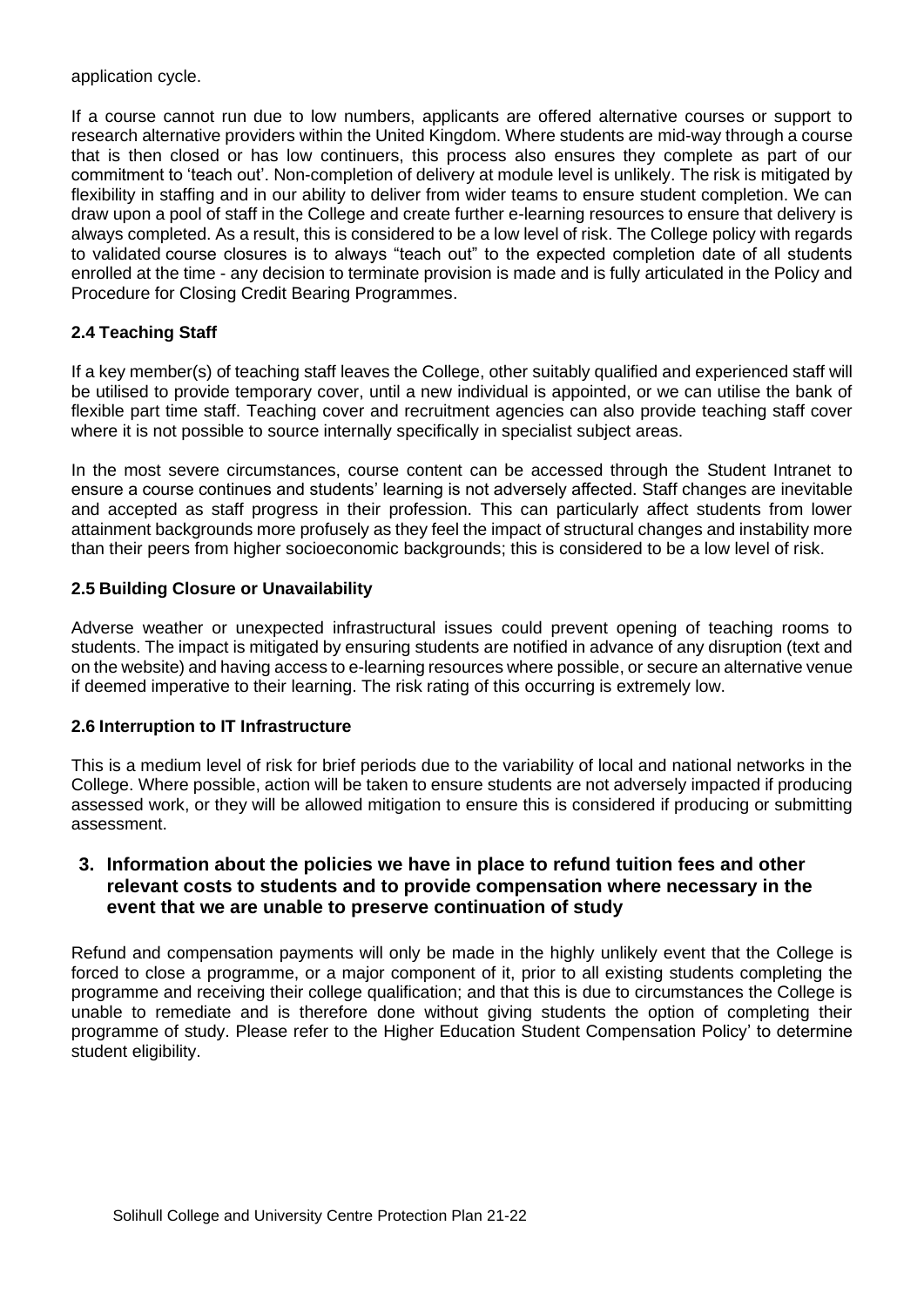In cases where the College has not been able to make suitable transfer arrangements for students (as described in Section 2 above), refund and compensation payments will be considered. The necessity for, and extent of, the refund and compensation being offered will be determined with reference to any demonstrable loss experienced by the affected student and attributable to the closure. Such payments may comprise some or all elements of the following:

- refunds of the tuition fees (whether to the Student Loans Company, the student's sponsor, or the students themselves) previously paid to the College for tuition that will no longer lead to the award of a qualification
- payment of reasonable travel costs to students where a change of location in study is requiring additional travel on the part of students
- continued payment of any bursaries to which the College is committed
- payment of any maintenance costs associated with past attendance at the College that are over and above what the student could in any case have been expected to incur had they not been in attendance
- individually calculated payments (taking into account the opportunity costs involved) in recognition of time previously spent on tuition that will no longer lead to the award of a qualification.
- Where programme closure has been forced on the College, but suitable transfer arrangements have been made for students, compensation payments will consist of any tuition and maintenance costs at a new provider that are over and above what would have been paid by the student to continue their studies at SCUC plus any reasonable costs arising from transferring place of residence.
- Any student or group of students dissatisfied with the level of refund or compensation payments being provided to them can make use of the College's Concerns and Complaints Policy.

In the situation that the College is wishing to close a programme before all students have graduated but is still able to give students the option of completing the programme, the College may decide to provide incentive payments to students to agree to early closure, and these payments may reflect some of the above elements to some extent. In this case, though, students would still be entitled to complete their programme rather than accepting the payment.

# **4. Communication with Staff, Students and the Office for Students. How do students and the College make sure the Student Protection Plan is followed and kept up to date?**

The College will publish the Student Protection Plan to current and future students incorporating this into induction material and publishing the plan on the College website. This will take place following approval by the OfS.

For staff, awareness of the implications of the Student Protection Plan will be discussed at team briefings. All Course Leaders will ensure their teaching staff are aware of this and that new staff are inducted in this process. Additionally, all staff who are involved in the application and admissions process will be made aware of this through their line managers briefings. The Terms and Conditions signed by students at enrolment will also provide details of this. The Student Protection Plan will be made available electronically to all applicants accepting an offer of a place at the College as well as to current students when they re-register annually with the College. Committees and staff responsible for approving and processing changes to programmes and programme closures will make full use of the Student Protection Plan in their work.

• The Student Protection Plan is reviewed annually by the Quality and Standards Committee (which includes student representation)

Solihull College and University Centre Protection Plan 21-22